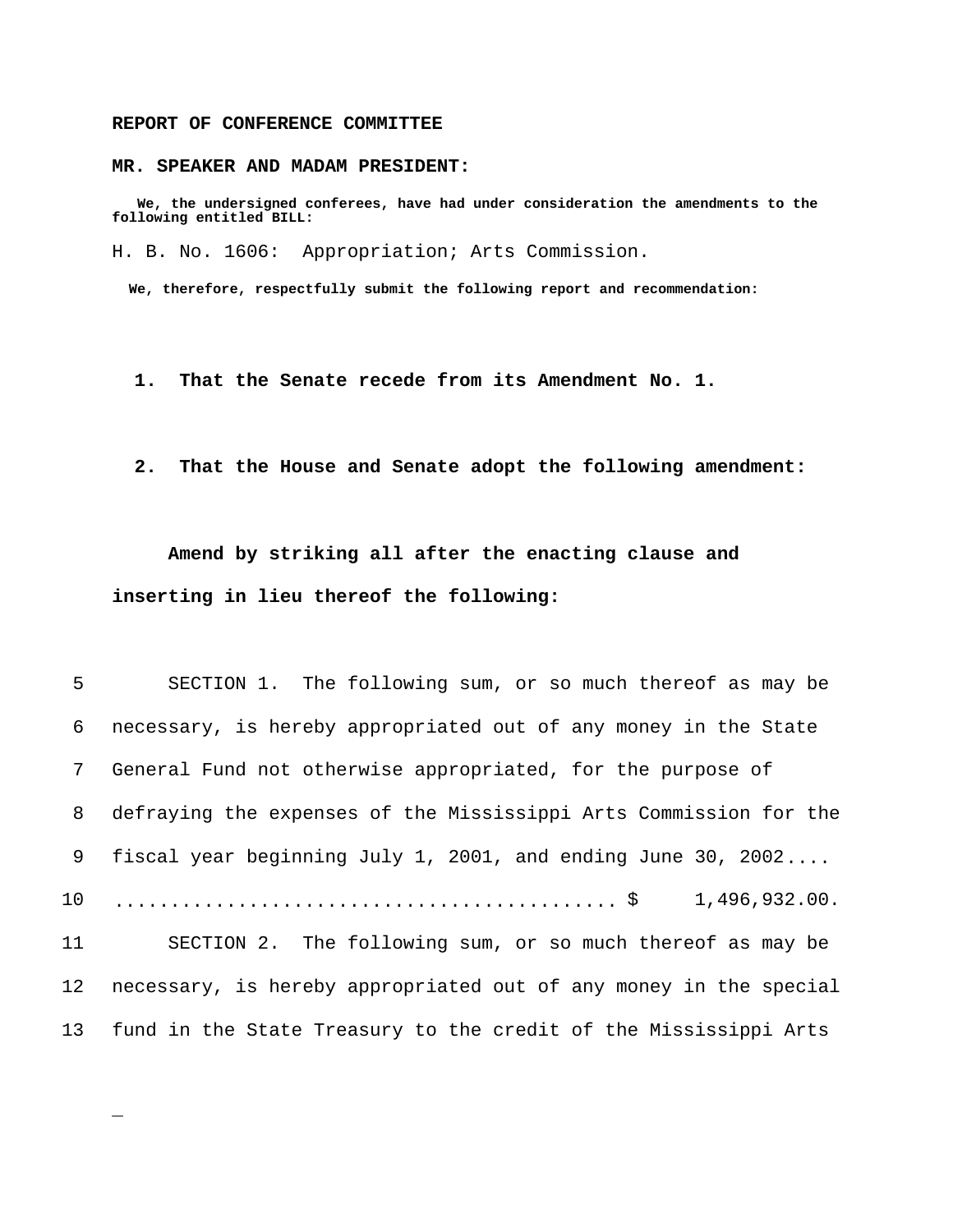| 14   | Commission which is comprised of special source funds and                                                          |      |  |  |
|------|--------------------------------------------------------------------------------------------------------------------|------|--|--|
| 15   | donations collected by or otherwise available to the commission,                                                   |      |  |  |
| 16   | for the purpose of defraying the expenses of the commission for                                                    |      |  |  |
| 17   | the fiscal year beginning July 1, 2001, and ending June 30, 2002                                                   |      |  |  |
| 18   | $\ldots \ldots \ldots \ldots \ldots \ldots \ldots \ldots \ldots \ldots \ldots \ldots \ldots \approx 1,169,445.00.$ |      |  |  |
| 19   | SECTION 3. Of the funds appropriated under the provisions                                                          |      |  |  |
| 20   | of Section 1 and Section 2, not more than the amounts set forth                                                    |      |  |  |
| 21   | below shall be expended for the respective major objects or                                                        |      |  |  |
| 22   | purposes of expenditure:                                                                                           |      |  |  |
| 23   | MAJOR OBJECTS OF EXPENDITURE:                                                                                      |      |  |  |
| 24   | Personal Services:                                                                                                 |      |  |  |
| 25   | Salaries, Wages and Fringe Benefits. \$<br>544,589.00                                                              |      |  |  |
| 26   | 9,000.00<br>Travel and Subsistence                                                                                 |      |  |  |
| 27   | Contractual Services<br>171,420.00                                                                                 |      |  |  |
| 28   | 52,900.00<br>Commodities                                                                                           |      |  |  |
| 29   | Capital Outlay:                                                                                                    |      |  |  |
| $30$ | Other Than Equipment                                                                                               | 0.00 |  |  |
| 31   | Equipment<br>3,930.00                                                                                              |      |  |  |
| 32   | 1,884,538.00<br>Subsidies, Loans and Grants ____                                                                   |      |  |  |
| 33   | 2,666,377.00                                                                                                       |      |  |  |
| 34   | FUNDING:                                                                                                           |      |  |  |
| 35   | General Funds \$<br>1,496,932.00                                                                                   |      |  |  |

\_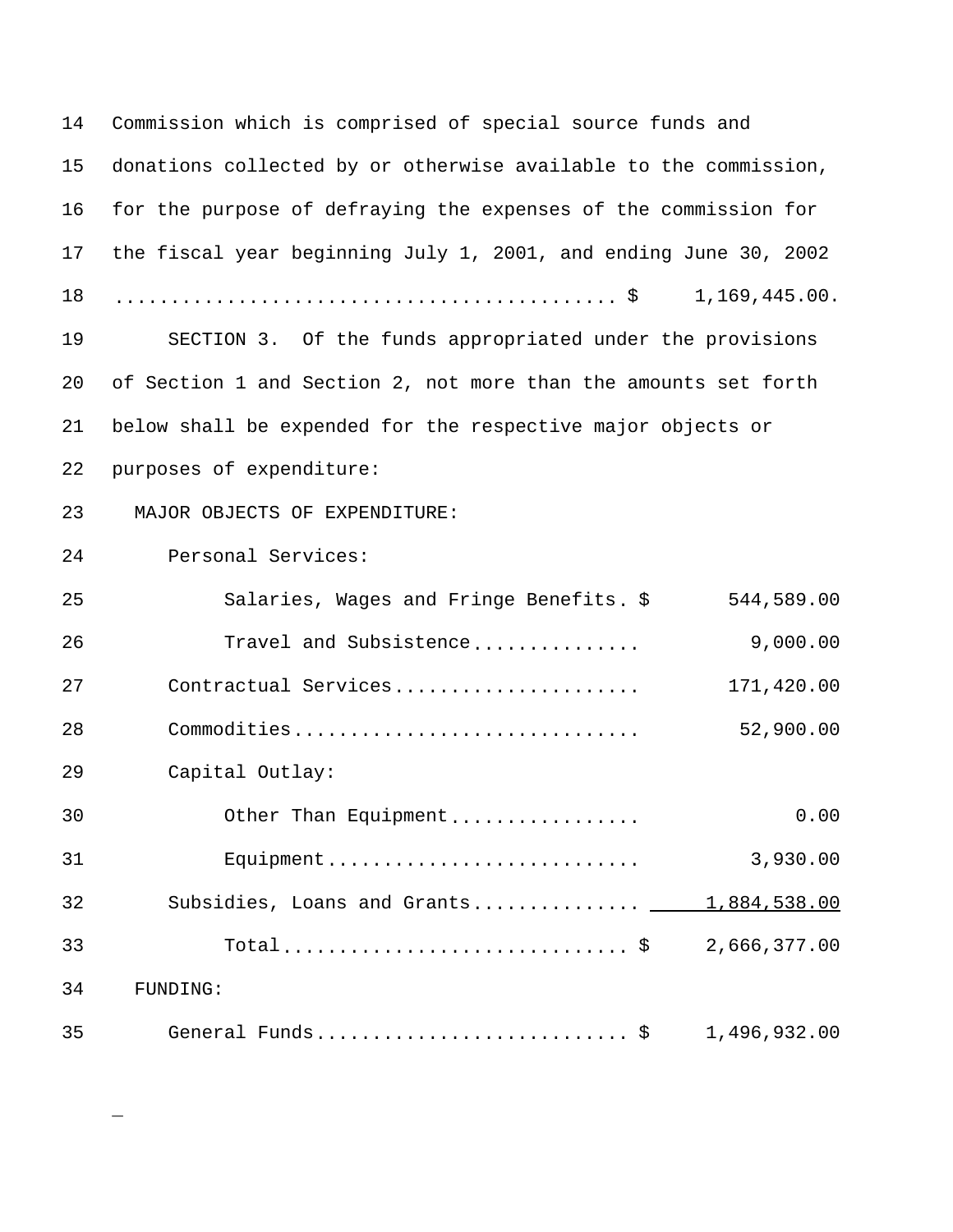| 36 |                         |           |          | 1,169,445.00 |  |
|----|-------------------------|-----------|----------|--------------|--|
| 37 |                         |           |          | 2,666,377.00 |  |
| 38 | AUTHORIZED POSITIONS:   |           |          |              |  |
| 39 | Permanent:              | Full Time | 11       |              |  |
| 40 |                         | Part Time | $\Omega$ |              |  |
| 41 | Time-Limited: Full Time |           |          |              |  |
| 42 |                         |           |          |              |  |

\_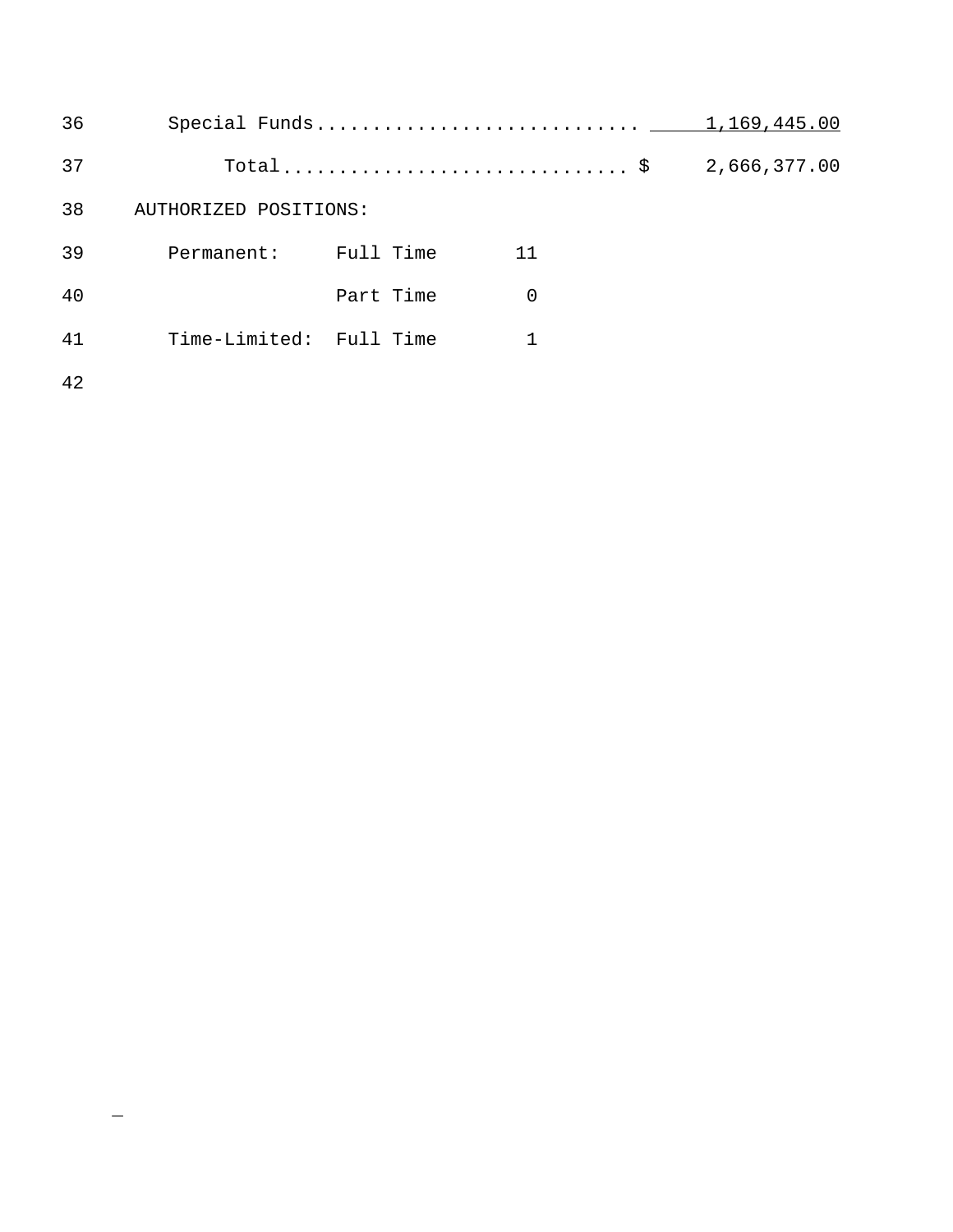# Part Time 0

 With the funds herein appropriated, it is the intention of the Legislature that it shall be the agency's responsibility to make certain that funds required to be appropriated for "Personal Services" for Fiscal Year 2003 do not exceed Fiscal Year 2002 funds appropriated for that purpose, unless programs or positions are added to the agency's Fiscal Year 2003 budget 11 by the Mississippi Legislature. Based on data provided by the Legislative 12 Budget Office, the State Personnel Board shall determine and publish the projected annual cost to fully fund all appropriated positions in compliance 14 with the provisions of this act. It shall be the responsibility of the agency head to insure that no single personnel action increases this projected annual cost and/or the Fiscal Year 2002 appropriation for "Personal Services" when annualized. If, at the end of any calendar month, the State Personnel Board determines that the agency has taken action(s) which would cause the agency to exceed this projected annual cost or the Fiscal Year 2002 "Personal Services" appropriated level, when annualized, then only those actions which reduce the projected annual cost and/or the appropriation requirement will be processed by the State Personnel Board until such time as the requirements of this provision are met.

 Any transfers or escalations shall be made in accordance with the terms, conditions and procedures established by law.

 No general funds authorized to be expended herein shall be used to replace federal funds and/or other special funds which are being used for salaries authorized under the provisions of this act and which are withdrawn and no longer available.

\_

SECTION 4. Of the funds appropriated under the provisions of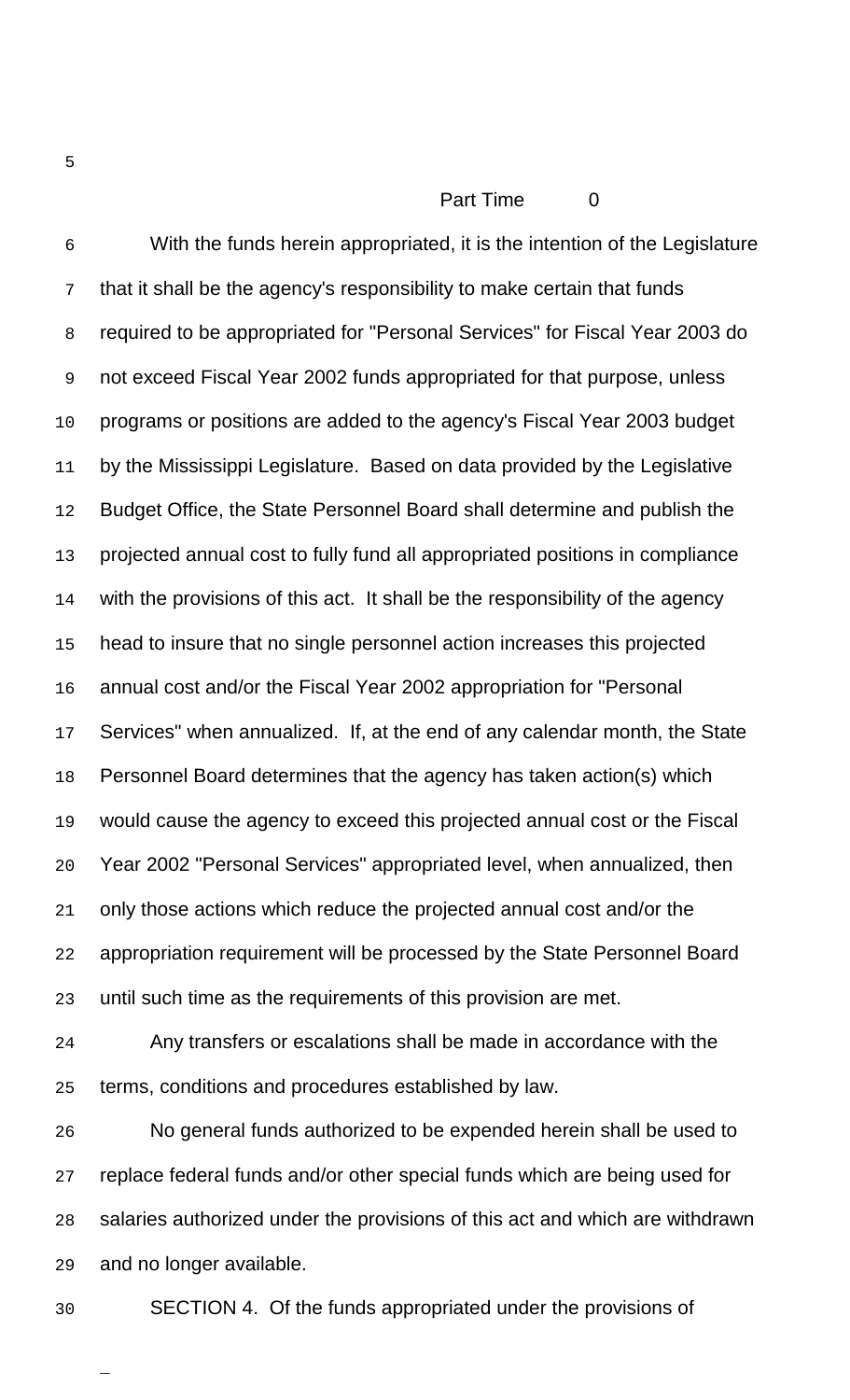Section 2, funds in the amount of Four Hundred Fifty Thousand Dollars (\$450,000.00) shall be derived from the Education Enhancement Fund pursuant to Sections 27-65-75 and 27-67-31, Mississippi Code of 1972, for the following:

Training of educators and promotion

of arts programs in public schools . . . \$100,000.00

Miscellaneous grants and programs . . . . \$350,000.00

SECTION 5. It is the intention of the Legislature that the Arts

Commission shall have the authority to transfer dollars appropriated in the

major object of expenditure "Subsidies, Loans and Grants," designated for

the "Challenge Program," specific amounts to a special fund in the State

Treasury called the Arts Commission Challenge Initiative Fund. The

unexpended amounts remaining in the fund at the end of a fiscal year shall

not lapse into the State General Fund and may be expended by the

commission in subsequent fiscal years upon appropriation of the

Legislature. Any interest earned on the fund shall be deposited to the credit

47 of the fund and may be disbursed by the commission upon appropriations of

the Legislature. It is the intention of the Legislature that the commission

may award grants to arts organizations from monies in the fund and the

grantees will be required to provide matching funds for the grants in an

amount of not less than two (2) times the amount of the grant.

\_

 SECTION 6. It is the intention of the Legislature that the Mississippi Arts Commission shall have the authority to escalate its budget and expend funds from any source available not to exceed Two Hundred Thousand Dollars (\$200,000.00), that may become available to the Commission in accordance with the rules and regulations of the Department of Finance and Administration in a manner consistent with the escalation of federal funds.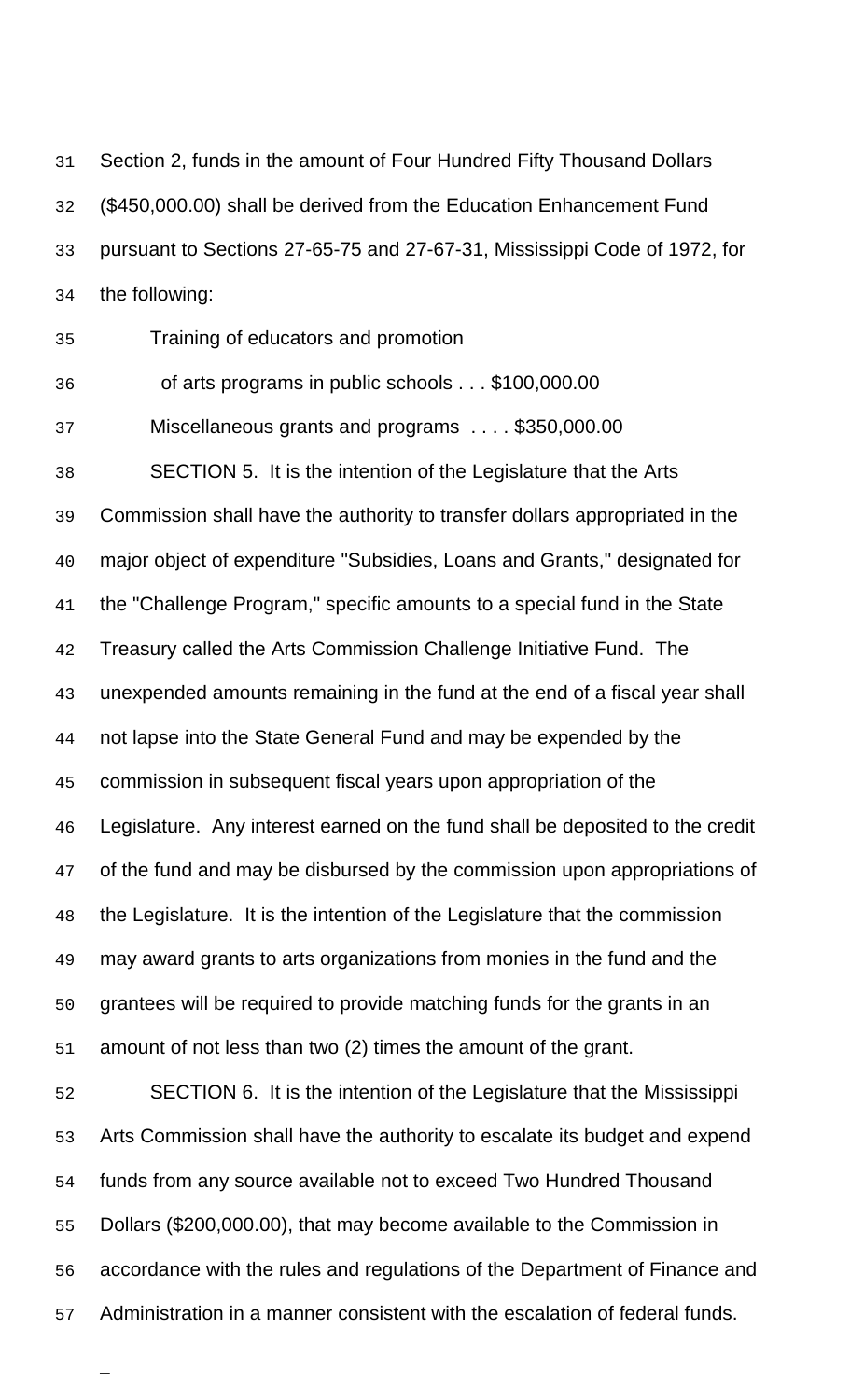SECTION 7. Of the funds appropriated under the provisions of Section 2, Two Hundred Fifty Thousand Dollars (\$250,000.00) shall be derived from the Budget Contingency Fund created in Senate Bill No. 2680, 2001 Regular Session. SECTION 8. The money herein appropriated shall be paid by the State Treasurer out of any money in the State Treasury to the credit of the proper fund or funds as set forth in this act, upon warrants issued by the State Fiscal Officer; and the State Fiscal Officer shall issue his warrants upon requisitions signed by the proper person, officer or officers, in the manner provided by law. SECTION 9. This act shall take effect and be in force from and after

July 1, 2001.

\_